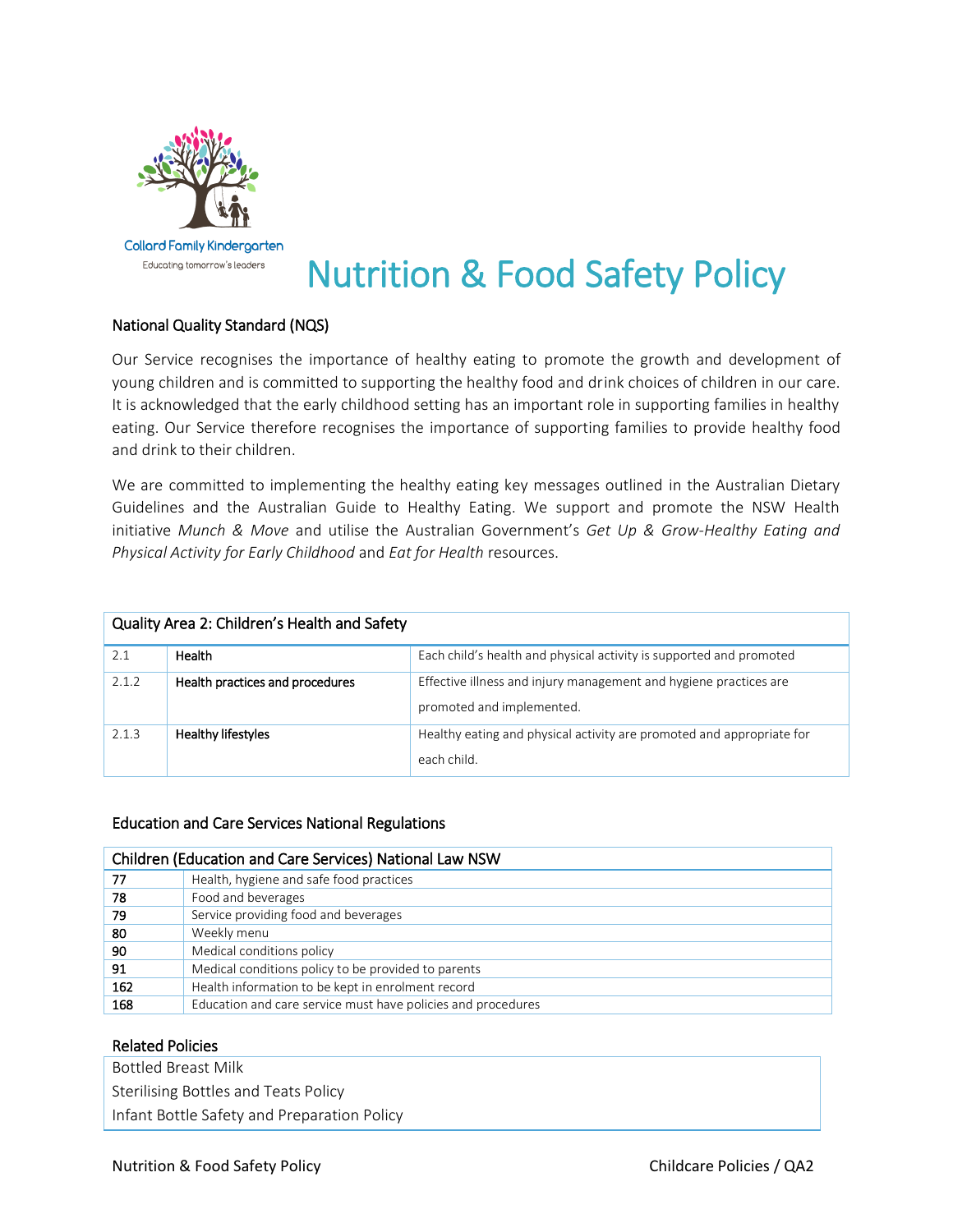#### PURPOSE

Early childhood education and care (ECEC) Services are required by legislation to ensure the provision of healthy foods and drinks that meet the requirements for children according to the *Australian Dietary Guidelines*. It is essential that our Service partners with families to provide education about nutrition, and promote healthy eating habits for young children to positively influence their health and wellbeing. Dietary and healthy eating habits formed in the early years are shown to continue into adulthood and can reduce the risk factors associated with adult chronic conditions such as obesity, type 2 diabetes and cardiovascular disease.

Our Service recognises the importance of healthy eating for the growth, development and wellbeing of young children and is committed to promoting and supporting healthy food and drink choices for children in our care. This policy affirms our position on the provision of healthy food and drink while children are in our care and the promotion and education of healthy choices for optimum nutrition.

We believe in providing a positive eating environment that reflects dietary requirements, cultural and family values, and promotes lifelong learning for children, as we commit to implementing and embedding the healthy eating key messages outlined in the NSW Health's *Munch & Move* program into our curriculum and to support the *National Healthy Eating Guidelines for Early Childhood Settings* outlined in the *Get Up & Grow* resources*.*

#### **SCOPE**

This policy applies to children, families, staff, and management of the Service.

#### IMPLEMENTATION

Our Service has a responsibility to help children to develop good food practices and approaches, by working with families and educators.

All food prepared by the Service or families will endeavour to be consistent with the Australian Dietary Guidelines and provide children with 50% of the recommended dietary intake for all nutrients. Food will be served at various times throughout the day to cater for all children's nutritional needs.

Meal times reflect a relaxed and pleasant environment where educators engage in meaningful conversations with children. When possible, educators will role model healthy eating behaviour, by sharing a small amount of the food on offer with the children. This assists in creating a positive and enjoyable eating environment.

Food will be prepared in accordance with the Food Safety Program. All kitchens and food preparation areas shall comply with Food Standards Australia and New Zealand. (FSANZ)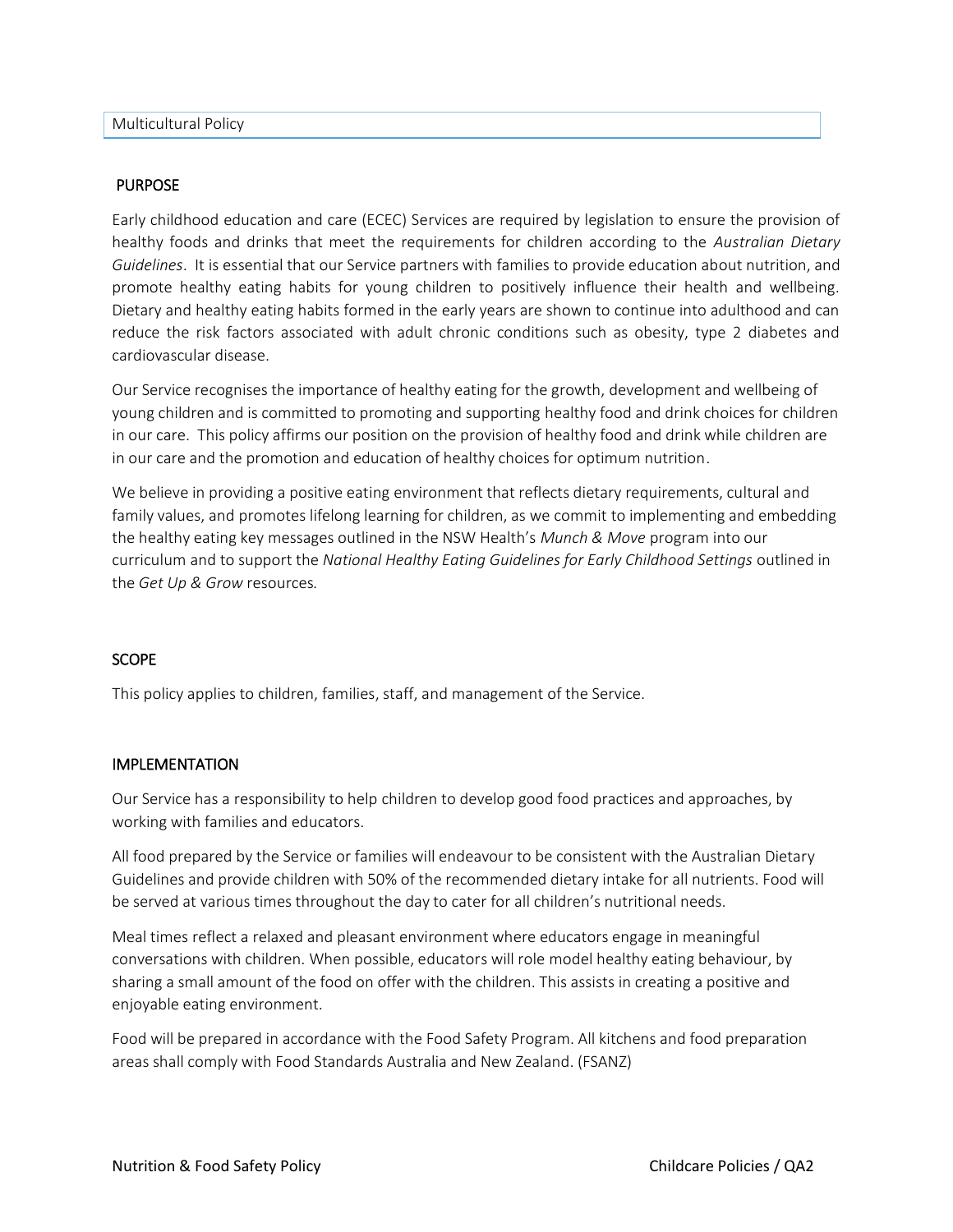# Encourage and support breastfeeding and appropriate introduction of solid foods

Our Service will:

- Provide a suitable place within the Service where mothers can breastfeed their babies or express breast milk.
- Support mothers to continue breastfeeding until babies are at least 12 months of age while offering appropriate complementary foods from around 6 months of age.
- Ensure the safe handling of breast milk and infant formula including transporting, storing, thawing, warming, preparing and bottle feeding.
- In consultation with families, offer cooled pre-boiled water as an additional drink from around 6 months of age.
- Where breastfeeding is discontinued before 12 months of age, substitute with a commercial infant formula.
- Always bottle-feed babies by holding baby in a semi-upright position.
- Ensure appropriate foods (type and texture) are introduced around 6 months of age.
- Adjust the texture of foods offered between 6 and 12 months of age to match the baby's developmental stage.
- Offer a variety of foods to babies from all the food groups.
- Always supervise babies while drinking and eating ensuring safe bottle-feeding and eating practices at all times.

# Promote healthy food and drinks based on the Australian Guide to Healthy Eating and the Dietary Guidelines for Children and Adolescents.

Our Service will:

- Provide children with a wide variety of healthy and nutritious foods for meals and snacks including fruit and vegetables, wholegrain cereal products, dairy products, lean meats and alternatives.
- Plan and display the Service menu (at least two weeks at a time) that is based on sound menu planning principles and meets the daily nutritional needs of children whilst in care.
- Plan healthy snacks on the menu to complement what is served at mealtimes and ensure the snacks are substantial enough to meet the energy and nutrient needs of children.
- Vary the meals and snacks on the menu to keep children interested and to introduce children to a range of healthy food ideas.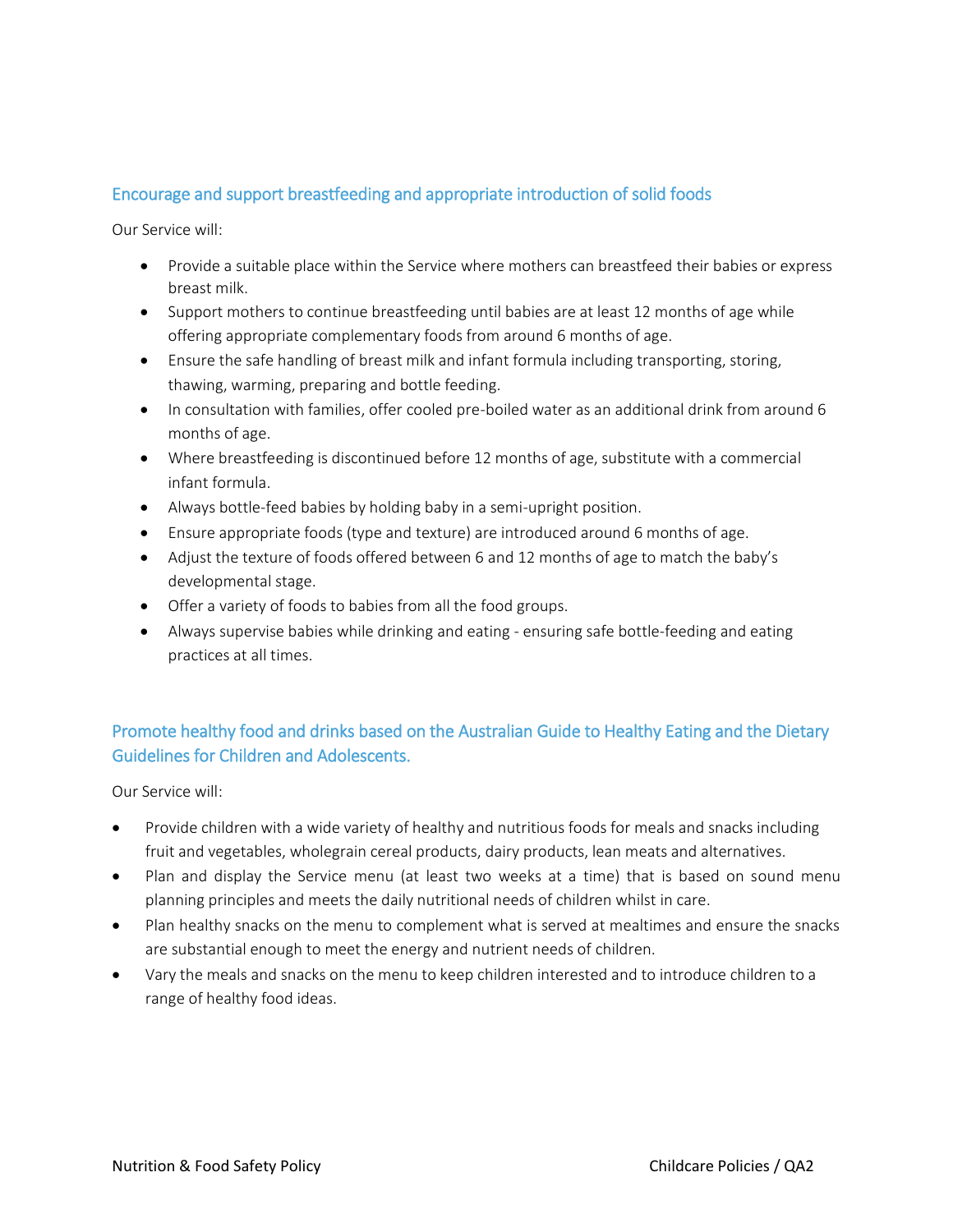### *Where food is brought from home:*

- Provide information to families on the types of foods and drinks recommended for children and suitable for children's lunchboxes.
- Encourage children to eat the more nutritious foods provided in their lunchbox, such as sandwiches, fruit, cheese and yoghurt, before eating any less nutritious food provided.
- Discourage the provision of highly processed snack foods high in fat, salt and sugar and low in essential nutrients in children's lunchboxes. Examples of these foods include lollies, chocolates, sweet biscuits, muesli bars, breakfast bars, fruit filled bars, chips, oven-baked crackers and corn chips.

# Management/Nominated Supervisor/Educators will:

- Ensure water is readily available for children to drink throughout the day in both the indoor and outdoor environment.
- Be aware of children with food allergies, food intolerances and special diets and consult with families to develop individual management plans.
- Ensure young children do not have access to foods that may cause choking.
- Ensure all children remain seated while eating and drinking.
- Ensure all children are always supervised children while eating and drinking.
- Encourage and provide opportunities for cooking staff and educators to undertake regular professional development to maintain and enhance their knowledge about early childhood nutrition.
- Follow the guidelines for serving different types of food and the serving sizes in the Guidelines and may use the Australian Government "eat for health" calculator- www.eatforhealth.gov.au
- Ensure the weekly menu is displayed in an accessible and prominent area for parents to view.
- Display nutritional information for families and keep them regularly updated.
- Ensure the weekly menu is accurate and describes the food and beverages provided each day of the week.
- Ensure food is presently attractively
- Ensure infants are fed individually by educators
- Ensure age and developmentally appropriately utensils and furniture will be provided for each child.
- Not allow food to be used as a form of punishment or to be used as a reward or bribe.
- Not allow the children to be force fed without being required to eat food they do not like or more than they want to eat.
- Encourage toddlers to be independent and develop social skills at meal times.
- Establish healthy eating habits in the children by incorporating nutritional information into our program.
- Talk to families about their child's food intake and voice any concerns about their child's eating.
- Encourage parents to the best of our ability to continue our healthy eating message in their homes.
- Ensure fridge and freezer temperatures are taken daily, working in compliance with the National Food Authority.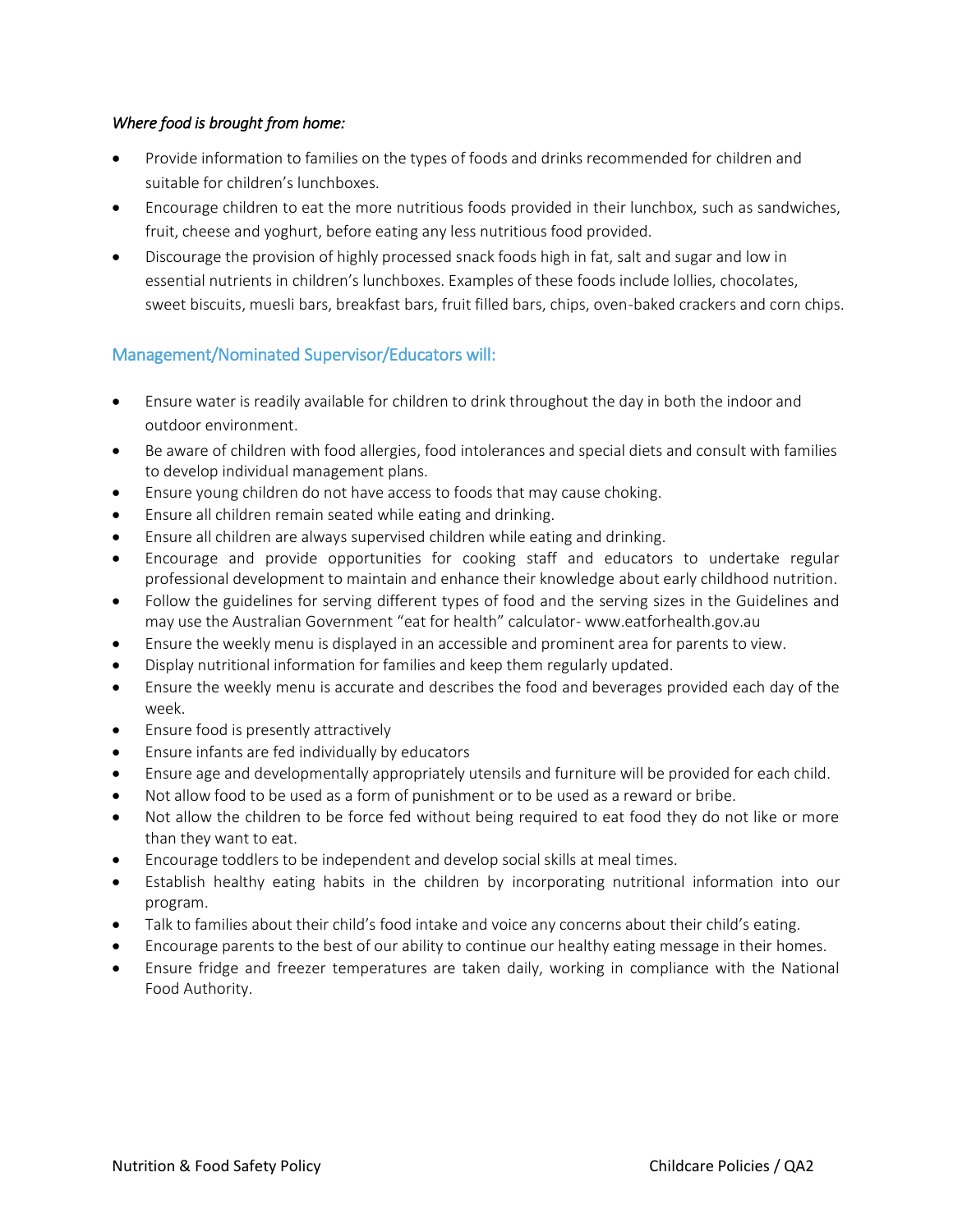# Storing, preparing and serving food in a hygienic manner promoting hygienic food practices.

Our Service will:

- Ensure gloves (or food tongs) are used by all staff handling 'ready to eat' foods
- Ensure children and staff wash and dry their hands (using soap, warm running water and single use or disposable towels) before handling food or eating meals and snacks.
- **•** Ensure food is stored and served at safe temperatures i.e. below  $5^{\circ}$ C or above 60 $^{\circ}$ C.
- Separate cutting boards are used for raw meat and chicken, fruit and vegetables and utensils and hands are washed before touching other foods.
- Discourage children from handling other children's food and utensils.
- Ensure food-handling staff members attend relevant training courses and pass relevant information onto the rest of the staff.

## Creating a positive learning environment

Our Service will:

- Ensure that educators sit with the children at meal and snack times to role model healthy food and drink choices and actively engage children in conversations about the food and drink provided.
- Choose water as a preferred drink
- Endeavour to recognise, nurture and celebrate the dietary differences of children from culturally and linguistically diverse backgrounds.
- Create a relaxed atmosphere at mealtimes where children have enough time to eat and enjoy their food as well as enjoying the social interactions with educators and other children.
- Encourage older toddlers and preschoolers to assist to set and clear the table and serve their own food and drink - providing opportunities for them to develop independence and self-esteem.
- Respect each child's appetite. If a child is not hungry or is satisfied, do not insist he/she eats.
- Be patient with messy or slow eaters.
- Encourage children to try different foods but do not force them to eat.
- Do not use food as a reward or withhold food from children for disciplinary purposes.

## Service Program

Our Service will:

- Foster awareness and understanding of healthy food and drink choices through including in the children's program a range of learning experiences encouraging children's healthy eating.
- Encourage children to participate in a variety of 'hands-on' food preparation experiences.
- Provide opportunities for children to engage in discovery learning and discussion about healthy food and drink choices.
- Embed the importance of healthy eating and physical activity in everyday activities and experiences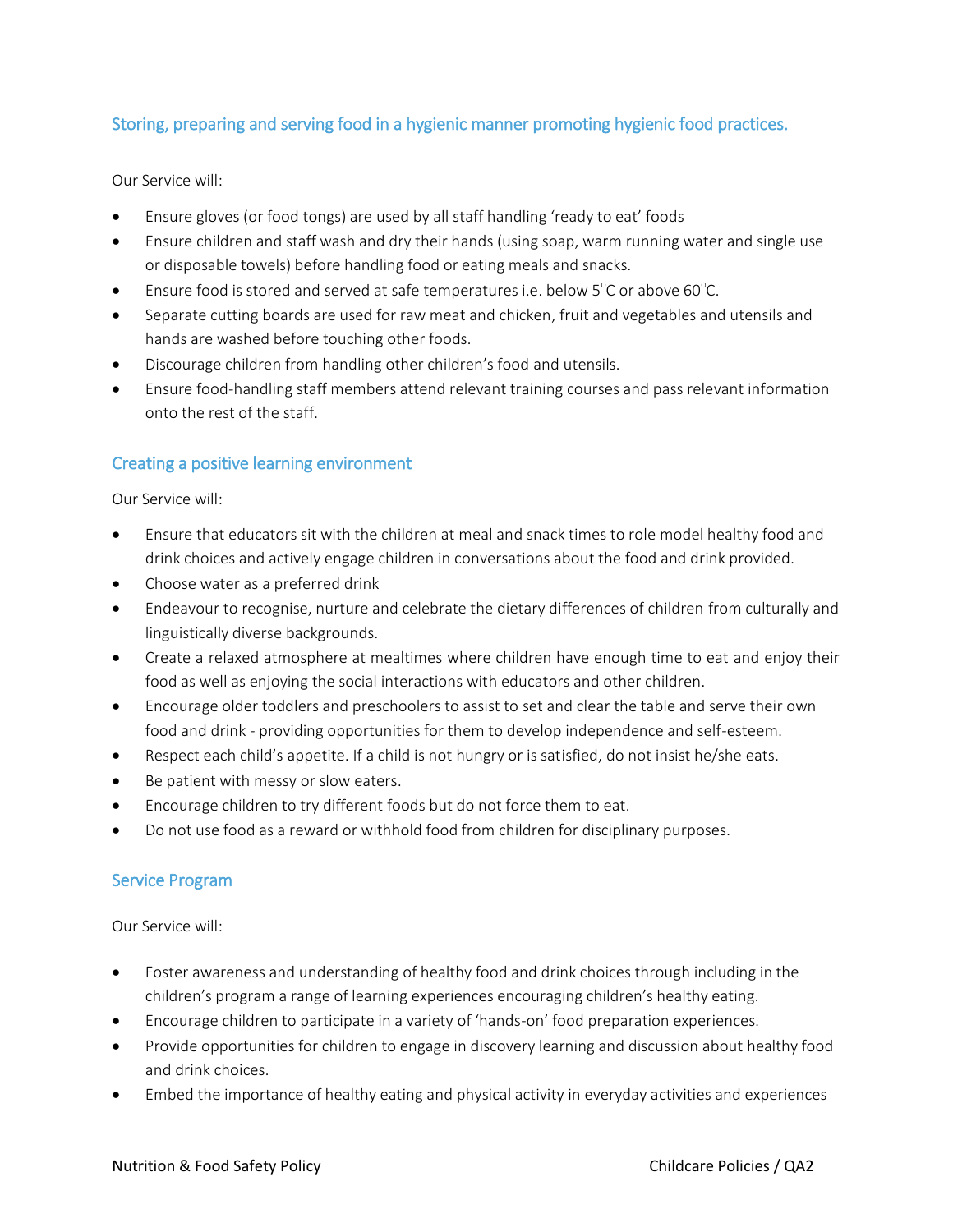## Communicating with families

Our Service will:

- Provide a link to the Nutrition Policy to all families upon orientation at the Service.
- Provide opportunities for families to contribute to the review and development of the policy.
- Request that details of any food allergies or intolerances or specific dietary requirements be provided to the Service and work in partnership with families to develop an appropriate response so that children's individual dietary needs are met.
- Communicate regularly with families about food and nutrition related experiences within the Service and provide up to date information to assist families to provide healthy food choices at home.
- Communicate regularly with families and provide information and advice on appropriate food and drink to be included in children's lunchboxes. This information may be provided to families in a variety of ways including factsheets, newsletters, during orientation, information sessions and informal discussion.

#### Source

- Australian Children's Education & Care Quality Authority.
- Guide to the Education and Care Services National Law and the Education and Care Services National Regulations
- Guide to the National Quality Standard
- **•** Early Years Learning Framework
- Food Standards Australia New Zealand
- Safe Food Australia, 2nd Edition. January 2001
- Get Up & Grow: Healthy Eating and Physical Activity for Early Childhood
- Infant Feeding Guidelines 2012
- Australian Dietary Guidelines 2013
- Eat for health: Dept. Health and Ageing and NHMRC
- Food Safety Standards for Australia 2001
- Food Standards Australia and New Zealand Act 1991
- Food Standards Australia New Zealand Regulations 1994
- Food Act 2003
- Food Regulation 2004
- NSW Food Authority
- Work Health and Safety Act 2011
- Work Health and Safety Regulations 2011
- Dental Association Australia
- Australian Breast Feeding Association Guidelines
- Munch and Move- NSW Health initiative
- Revised National Quality Standard 2018